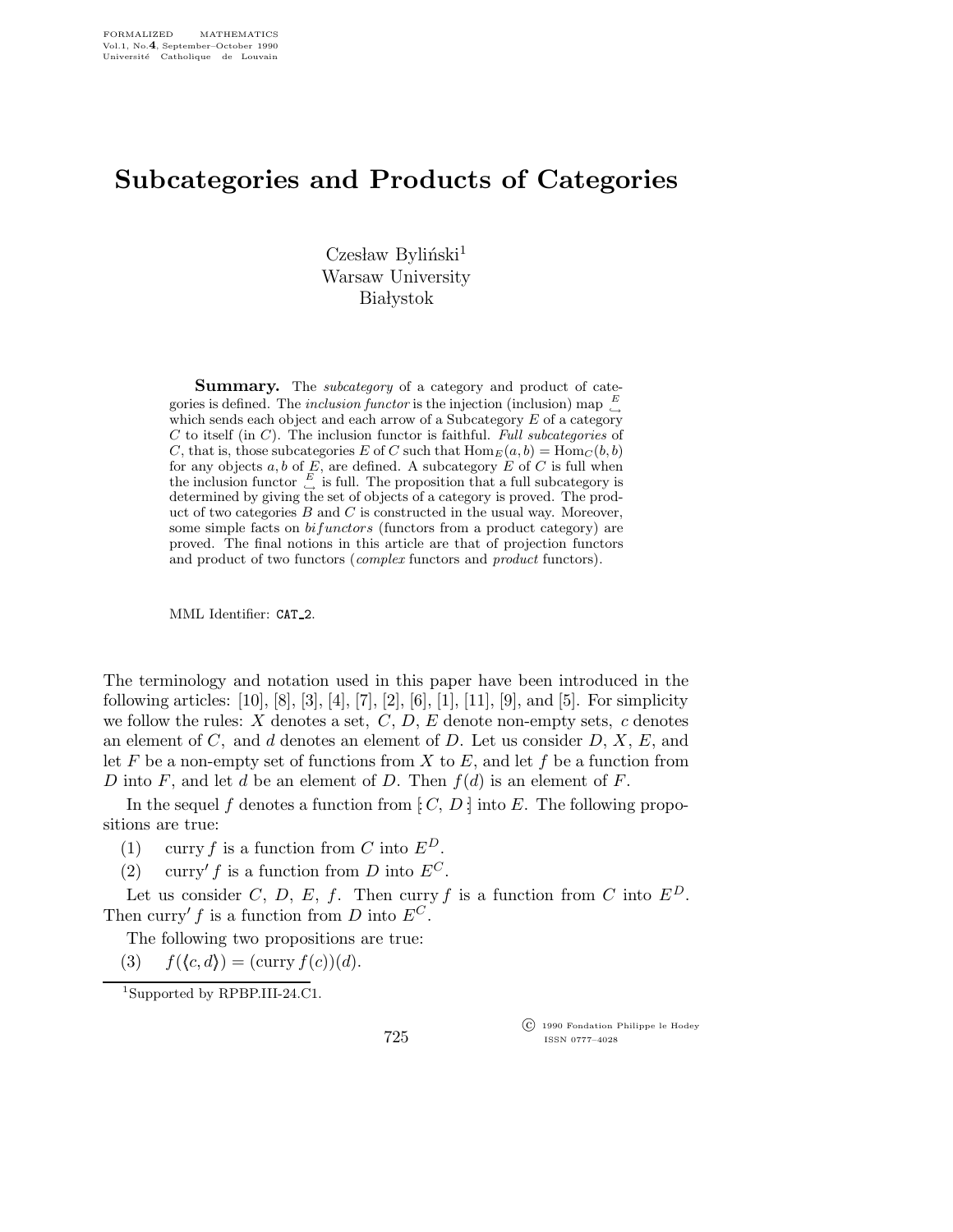(4)  $f(\langle c, d \rangle) = (\text{curry'} f(d))(c).$ 

In the sequel  $B, C, D, C', D'$  denote categories. Let us consider  $B, C$ , and let c be an object of C. The functor  $B \mapsto c$  yielding a functor from B to C is defined as follows:

 $B \longmapsto c =$  (the morphisms of  $B \rightarrow id_c$ .

One can prove the following propositions:

- (5) For every object c of C holds  $B \mapsto c =$  (the morphisms of B)  $\mapsto id_c$ .
- (6) For every object c of C and for every morphism f of B holds  $(B \mapsto$  $c)(f) = id_c.$
- (7) For every object c of C and for every object b of B holds (Obj $(B \mapsto$  $c)(b) = c.$

Let us consider C, D. The functor  $Funct(C, D)$  yields a non-empty set and is defined by:

for an arbitrary x holds  $x \in \text{Funct}(C, D)$  if and only if x is a functor from C to D.

Next we state two propositions:

- (8) For every non-empty set F holds  $F = \text{Funct}(C, D)$  if and only if for an arbitrary x holds  $x \in F$  if and only if x is a functor from C to D.
- (9) For every element T of Funct(C, D) holds T is a functor from C to D.

Let us consider  $C, D$ . A non-empty set is called a non-empty set of functors from  $C$  into  $D$  if:

for every element x of it holds x is a functor from  $C$  to  $D$ .

The following proposition is true

(10) For every non-empty set F holds F is a non-empty set of functors from C into D if and only if for every element x of F holds x is a functor from  $C$  to  $D$ .

Let us consider  $C, D$ , and let F be a non-empty set of functors from  $C$  into  $D$ . We see that it makes sense to consider the following mode for restricted scopes of arguments. Then all the objests of the mode element of  $F$  are a functor from  $C$  to  $D$ .

Let  $A$  be a non-empty set, and let us consider  $C, D$ , and let  $F$  be a nonempty set of functors from C into D, and let T be a function from A into  $F$ , and let x be an element of A. Then  $T(x)$  is an element of F.

Let us consider C, D. Then Funct $(C, D)$  is a non-empty set of functors from  $C$  into  $D$ .

Let us consider  $C$ . A category is said to be a subcategory of  $C$  if:

(i) the objects of it  $\subseteq$  the objects of C,

(ii) for all objects a, b of it and for all objects a', b' of C such that  $a = a'$  and  $\overset{\sim}{b} = b'$  holds  $\text{hom}(a, b) \subseteq \text{hom}(a', b'),$ 

(iii) the composition of it  $\leq$  the composition of C,

(iv) for every object a of it and for every object a' of C such that  $a = a'$  holds  $\mathrm{id}_a = \mathrm{id}_{a'}$ .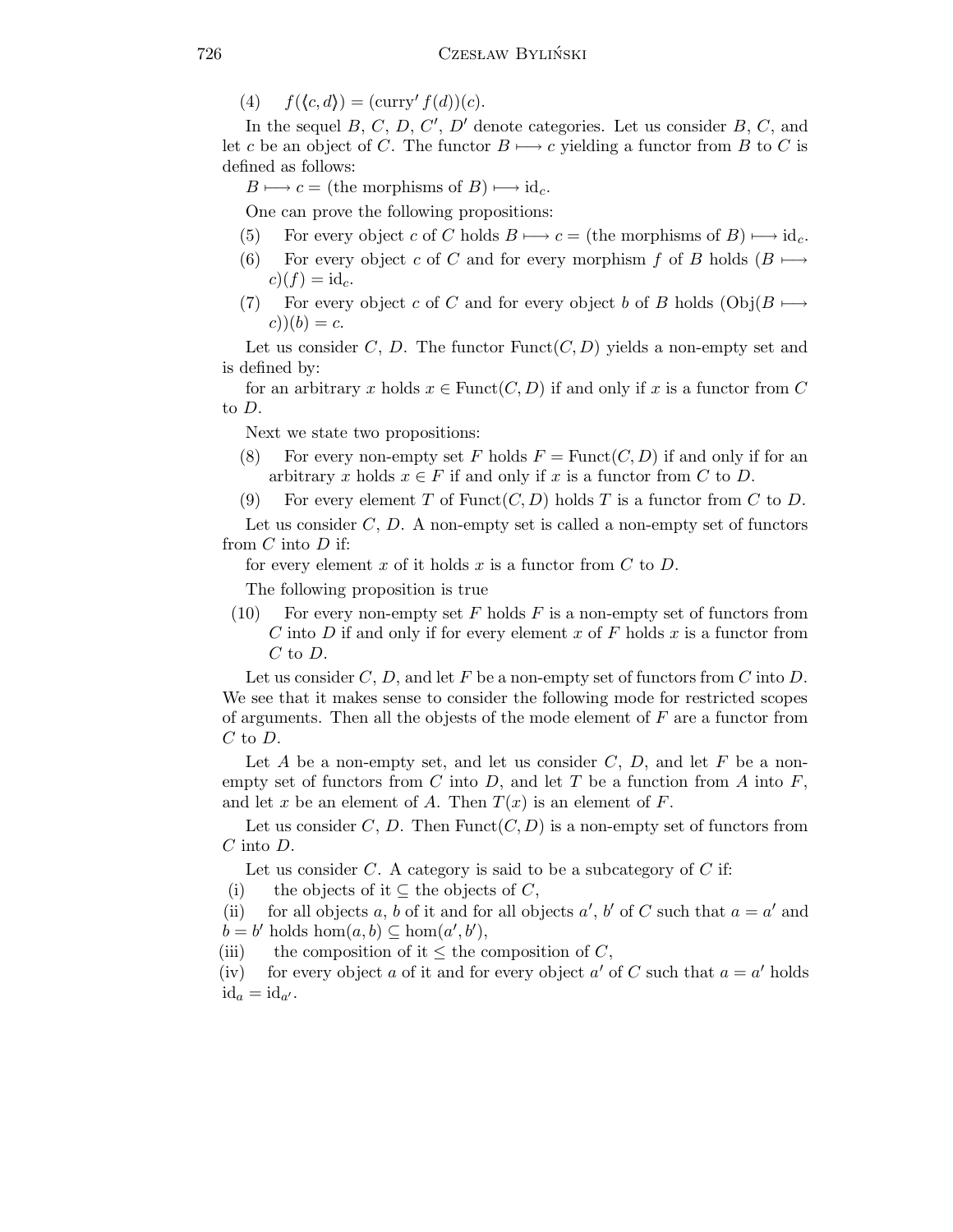Next we state the proposition

- (11) Given C, D. Then D is a subcategory of C if and only if the following conditions are satisfied:
	- (i) the objects of  $D \subseteq$  the objects of C,
	- (ii) for all objects a, b of D and for all objects a', b' of C such that  $a = a'$ and  $b = b'$  holds hom $(a, b) \subseteq \text{hom}(a', b')$ ,
	- (iii) the composition of  $D \leq$  the composition of C,
	- (iv) for every object a of D and for every object a' of C such that  $a = a'$ holds  $id_a = id_{a'}$ .

In the sequel  $E$  will be a subcategory of  $C$ . We now state several propositions:

- (12) For every object e of E holds e is an object of C.
- (13) The morphisms of  $E \subseteq$  the morphisms of C.
- (14) For every morphism  $f$  of  $E$  holds  $f$  is a morphism of  $C$ .
- (15) For every morphism  $f$  of  $E$  and for every morphism  $f'$  of  $C$  such that  $f = f'$  holds dom  $f = \text{dom } f'$  and  $\text{cod } f = \text{cod } f'$ .
- (16) For all objects  $a, b$  of  $E$  and for all objects  $a', b'$  of  $C$  and for every morphism f from a to b such that  $a = a'$  and  $b = b'$  and  $hom(a, b) \neq \emptyset$ holds f is a morphism from  $a'$  to  $b'$ .
- (17) For all morphisms f, g of E and for all morphisms  $f'$ ,  $g'$  of C such that  $f = f'$  and  $g = g'$  and dom  $g = \text{cod } f$  holds  $g \cdot f = g' \cdot f'$ .
- (18)  $C$  is a subcategory of  $C$ .
- (19) id<sub>*E*</sub> is a functor from *E* to *C*.

Let us consider C, E. The functor  $\stackrel{E}{\hookrightarrow}$  yielding a functor from E to C is defined as follows:

$$
\overset{E}{\hookrightarrow} = \mathrm{id}_{E}.
$$

The following propositions are true:

$$
(20) \t\t E_{\to} = id_E.
$$

(21) For every morphism  $f$  of  $E$  holds  $\stackrel{E}{\hookrightarrow} (f) = f$ .

- (22) For every object a of E holds  $(Obj \xrightarrow{E} )(a) = a$ .
- (23) For every object a of E holds  $\stackrel{E}{\hookrightarrow}$  (a) = a.
- $(24)$  $\stackrel{E}{\hookrightarrow}$  is faithful.
- $(25)$  $\stackrel{E}{\hookrightarrow}$  is full if and only if for all objects a, b of E and for all objects a', b' of  $\overrightarrow{C}$  such that  $a = a'$  and  $b = b'$  holds hom $(a, b) = \text{hom}(a', b')$ .

Let  $C$  be a category structure, and let us consider  $D$ . We say that  $C$  is full subcategory of  $D$  if and only if:

C is a subcategory of D and for all objects a, b of C and for all objects  $a'$ , b' of D such that  $a = a'$  and  $b = b'$  holds  $hom(a, b) = hom(a', b')$ .

The following propositions are true:

(26) For every C being a category structure and for every D holds C is full subcategory of  $D$  if and only if  $C$  is a subcategory of  $D$  and for all objects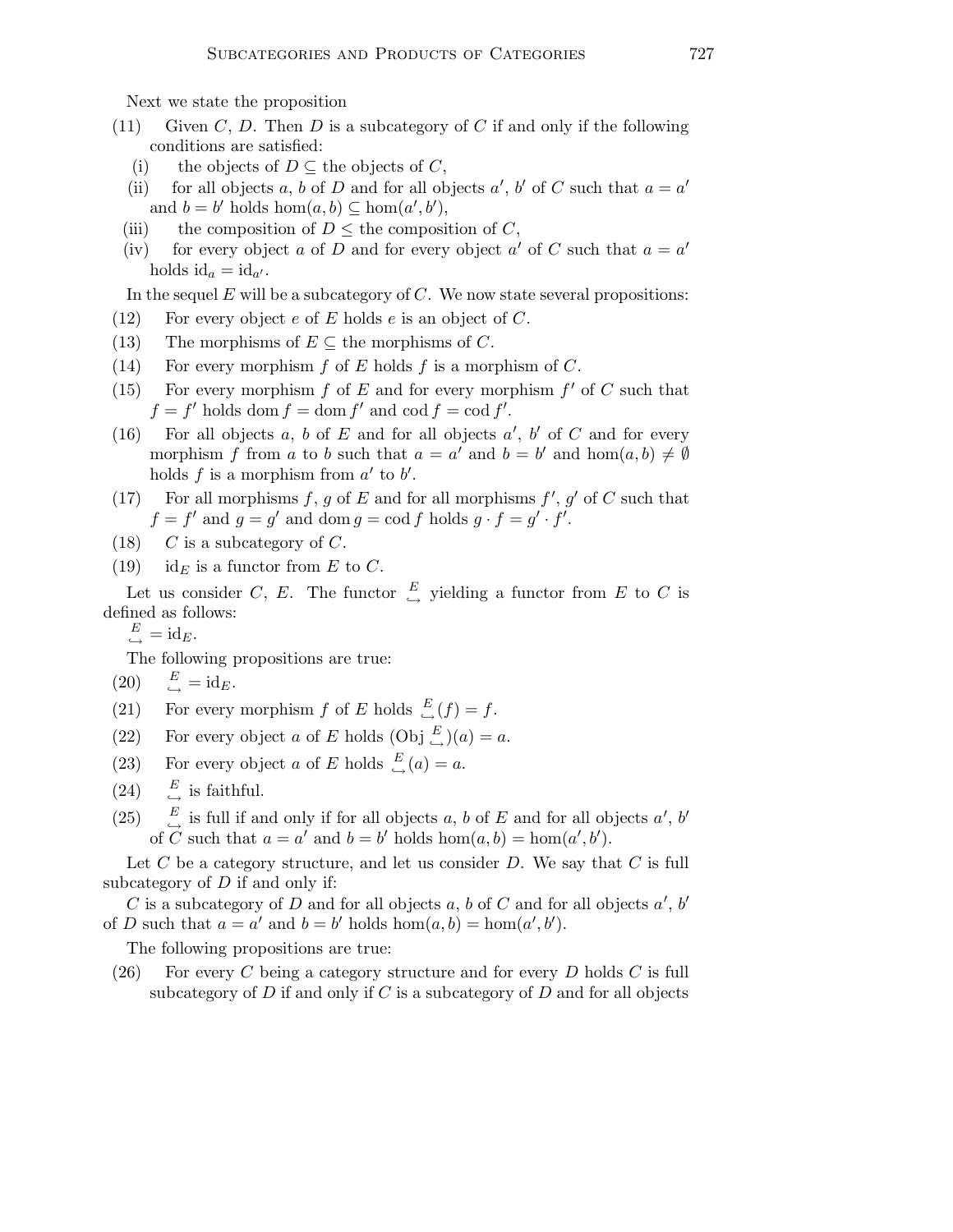a, b of C and for all objects a', b' of D such that  $a = a'$  and  $b = b'$  holds  $hom(a, b) = hom(a', b').$ 

- (27) E is full subcategory of C if and only if  $\frac{E}{\hookrightarrow}$  is full.
- (28) For every non-empty subset O of the objects of C holds  $\bigcup \{\text{hom}(a, b) :$  $a \in O \land b \in O$  is a non-empty subset of the morphisms of C.
- (29) Let O be a non-empty subset of the objects of C. Let M be a nonempty set. Suppose  $M = \bigcup \{\text{hom}(a, b) : a \in O \land b \in O\}$ . Then (the dom-map of C)  $\upharpoonright M$  is a function from M into O and (the cod-map of  $C$ )  $\upharpoonright M$  is a function from M into O and (the composition of C)  $\upharpoonright \upharpoonright M$ , M : is a partial function from  $|M, M|$  to M and (the id-map of C)  $\restriction O$ is a function from  $O$  into  $M$ .
- (30) Let O be a non-empty subset of the objects of C. Let M be a non-empty set. Let  $d$ ,  $c$  be functions from  $M$  into  $O$ . Let  $p$  be a partial function from  $[M, M]$  to M. Let i be a function from O into M. Suppose  $M = \bigcup \{\text{hom}(a, b) : a \in O \land b \in O\}$  and  $d = (\text{the dom-map of } C) \restriction M$  and c = (the cod-map of C)  $\restriction M$  and  $p =$  (the composition of C)  $\restriction M, M$ : and  $i =$  (the id-map of C)  $\restriction O$ . Then  $\langle O, M, d, c, p, i \rangle$  is full subcategory of C.
- (31) Let O be a non-empty subset of the objects of C. Let M be a non-empty set. Let  $d$ ,  $c$  be functions from  $M$  into  $O$ . Let  $p$  be a partial function from  $[M, M]$  to M. Let i be a function from O into M. Suppose  $\langle O, M, d, c, p, i \rangle$  is full subcategory of C. Then  $M = \bigcup \{\text{hom}(a, b) : a \in$  $O \wedge b \in O$  and  $d =$  (the dom-map of C) | M and  $c =$  (the cod-map of C)  $\restriction M$  and  $p =$  (the composition of C)  $\restriction M$ , M : and  $i =$  (the id-map of C)  $\restriction O$ .

Let  $X_1, X_2, Y_1, Y_2$  be non-empty sets, and let  $f_1$  be a function from  $X_1$  into  $Y_1$ , and let  $f_2$  be a function from  $X_2$  into  $Y_2$ . Then  $[f_1, f_2]$  is a function from  $[X_1, X_2]$  into  $[Y_1, Y_2]$ .

Let A, B be non-empty sets, and let f be a partial function from [A, A :] to A, and let g be a partial function from [B, B] to B. Then  $|: f, g:$  is a partial function from  $[$   $[A, B], [A, B]$   $]$  to  $[A, B]$ .

Let us consider C, D. The functor  $[C, D]$  yielding a category is defined as follows:

 $[C, D] = \langle$ : the objects of C, the objects of D; i, the morphisms of C, the morphisms of D :, [: the dom-map of C, the dom-map of D :], [: the cod-map of C, the cod-map of D;, |: the composition of C, the composition of D:, |: the id-map of C, the id-map of  $D \nvert$ .

Next we state three propositions:

- (32)  $[C, D] = \langle$ : the objects of C, the objects of D :], [: the morphisms of C, the morphisms of D :,  $[$  the dom-map of C, the dom-map of D :,  $[$  the cod-map of C, the cod-map of D :, |: the composition of C, the composition of  $D:$ , if the id-map of C, the id-map of  $D:$ .
- (33) (i) The objects of  $[C, D] = [$  the objects of C, the objects of D :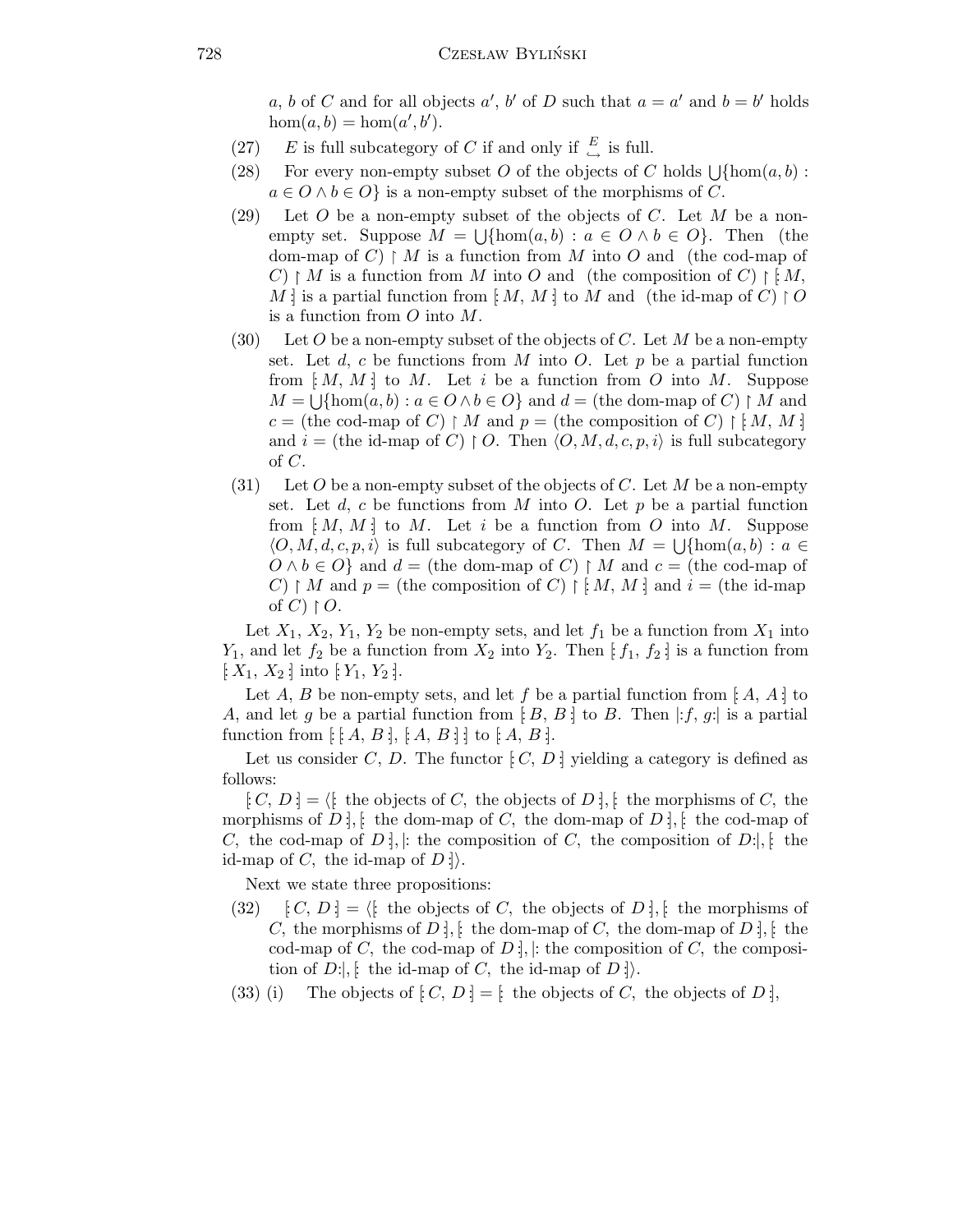- (ii) the morphisms of  $[C, D] =$  the morphisms of C, the morphisms of  $D$  :
- (iii) the dom-map of  $[C, D] =$  the dom-map of C, the dom-map of D :
- (iv) the cod-map of  $[C, D] =$  [: the cod-map of C, the cod-map of D ],
- (v) the composition of  $[C, D] = |$ : the composition of C, the composition of  $D$ :
- (vi) the id-map of  $[C, D] = [$  the id-map of C, the id-map of D :.
- (34) For every object c of C and for every object d of D holds  $\langle c, d \rangle$  is an object of  $[C, D]$ .

Let us consider  $C, D$ , and let c be an object of  $C$ , and let d be an object of D. Then  $\langle c, d \rangle$  is an object of  $[C, D]$ .

One can prove the following propositions:

- (35) For every object cd of  $[C, D]$  there exists an object c of C and there exists an object d of D such that  $cd = \langle c, d \rangle$ .
- (36) For every morphism f of C and for every morphism g of D holds  $\langle f, g \rangle$ is a morphism of  $[C, D]$ .

Let us consider  $C, D$ , and let f be a morphism of  $C$ , and let g be a morphism of D. Then  $\langle f, g \rangle$  is a morphism of  $[C, D]$ .

The following propositions are true:

- (37) For every morphism  $fg$  of  $[C, D]$  there exists a morphism f of C and there exists a morphism g of D such that  $fg = \langle f, g \rangle$ .
- (38) For every morphism  $f$  of  $C$  and for every morphism  $g$  of  $D$  holds  $\text{dom}(f, g) = \text{dom}(f, \text{dom}(g))$  and  $\text{cod}(f, g) = \text{cod}(f, \text{cod}(g))$ .
- (39) For all morphisms f,  $f'$  of C and for all morphisms g, g' of D such that dom  $f' = \text{cod } f$  and dom  $g' = \text{cod } g$  holds  $\langle f', g' \rangle \cdot \langle f, g \rangle = \langle f' \cdot f, g' \cdot g \rangle$ .
- (40) For all morphisms f,  $f'$  of C and for all morphisms g, g' of D such that dom  $\langle f', g' \rangle = \text{cod } \langle f, g \rangle$  holds  $\langle f', g' \rangle \cdot \langle f, g \rangle = \langle f' \cdot f, g' \cdot g \rangle$ .
- (41) For every object c of C and for every object d of D holds  $\mathrm{id}_{c,d}$  $\langle \mathrm{id}_c, \mathrm{id}_d \rangle$ .
- (42) For all objects c, c' of C and for all objects d, d' of D holds  $hom(\langle c, d \rangle, \langle c', d' \rangle) = [\text{hom}(c, c'), \text{hom}(d, d')]$ .
- (43) For all objects c, c' of C and for every morphism f from c to c' and for all objects  $d, d'$  of D and for every morphism g from d to d' such that hom $(c, c') \neq \emptyset$  and hom $(d, d') \neq \emptyset$  holds  $\langle f, g \rangle$  is a morphism from  $\langle c, d \rangle$ to  $\langle c', d' \rangle$ .
- (44) For every functor S from  $[C, C']$  to D and for every object c of C holds curry  $S(\mathrm{id}_{c})$  is a functor from  $C'$  to  $D$ .
- (45) For every functor S from  $[C, C']$  to D and for every object c' of C' holds curry'  $S(\mathrm{id}_{c'})$  is a functor from C to D.

Let us consider C, C', D, and let S be a functor from  $[C, C']$  to D, and let c be an object of C. The functor  $S(c, -)$  yields a functor from  $C'$  to D and is defined as follows: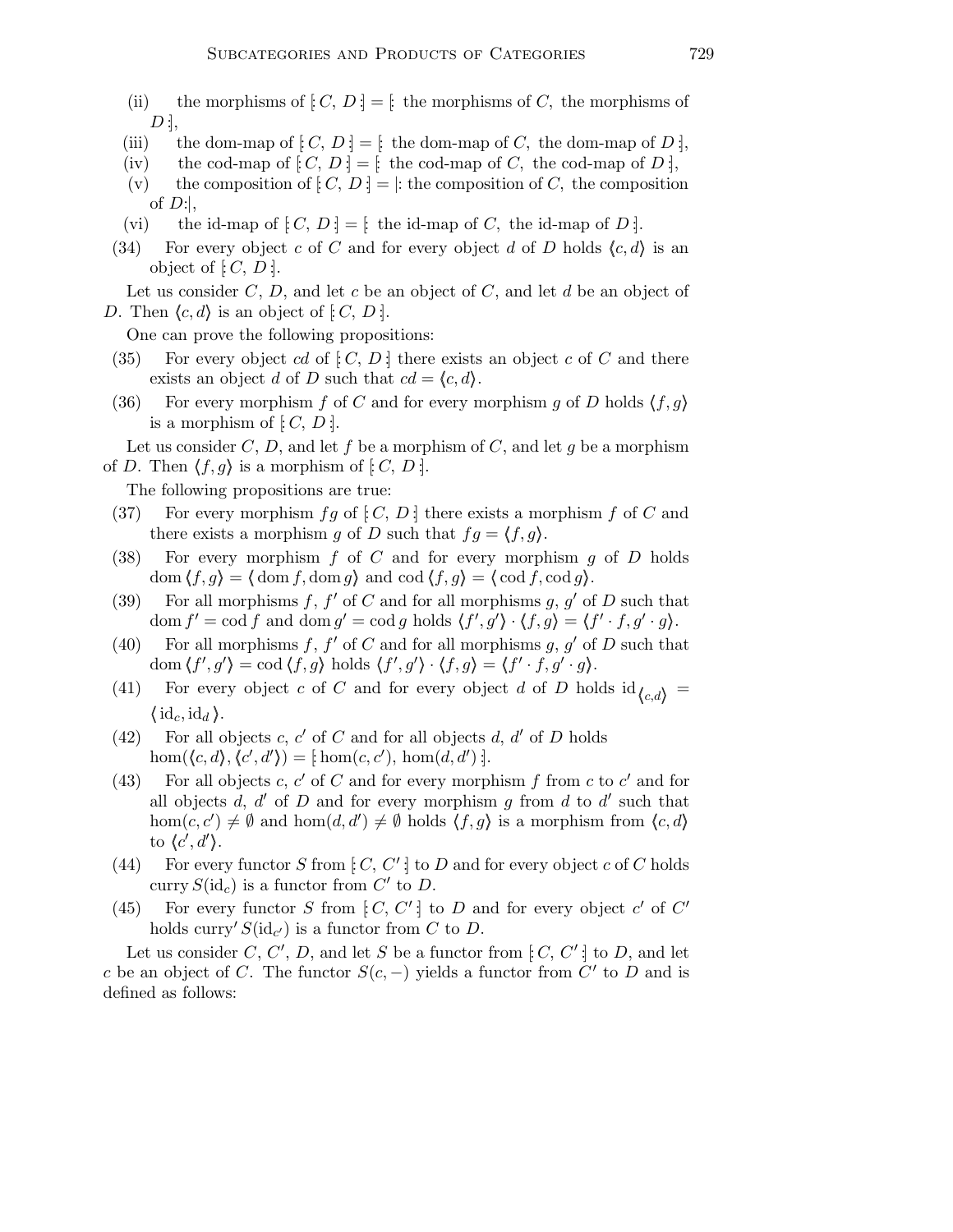$S(c, -) = \text{curry } S(\text{id}_c).$ 

The following three propositions are true:

- (46) For every functor S from  $[C, C']$  to D and for every object c of C holds  $S(c, -) = \text{curry } S(\text{id}_c).$
- (47) For every functor S from  $[C, C']$  to D and for every object c of C and for every morphism f of C' holds  $S(c, -)(f) = S(\lbrace id_c, f \rbrace)$ .
- (48) For every functor S from  $[C, C']$  to D and for every object c of C and for every object c' of C' holds  $(Obj S(c, -))(c') = (Obj S)(\langle c, c' \rangle)$ .

Let us consider C, C', D, and let S be a functor from  $[C, C']$  to D, and let c' be an object of C'. The functor  $S(-, c')$  yielding a functor from C to D is defined by:

 $S(-, c') = \text{curry}' S(\text{id}_{c'}).$ 

We now state several propositions:

- (49) For every functor S from  $[C, C']$  to D and for every object c' of C' holds  $S(-, c') = \text{curry}' S(\text{id}_{c'}).$
- (50) For every functor S from  $[C, C']$  to D and for every object c' of C' and for every morphism f of C holds  $S(-, c')(f) = S(\langle f, id_{c'} \rangle)$ .
- (51) For every functor S from  $[C, C']$  to D and for every object c of C and for every object c' of C' holds  $(Obj S(-, c'))(c) = (Obj S)(\langle c, c' \rangle)$ .
- (52) Let L be a function from the objects of C into Funct $(B, D)$ . Let M be a function from the objects of B into  $\text{Funct}(C, D)$ . Suppose that
	- (i) for every object c of C and for every object b of B holds  $(M(b))(\mathrm{id}_c)$  $(L(c))(\mathrm{id}_b),$
	- (ii) for every morphism  $f$  of  $B$  and for every morphism  $g$  of  $C$  holds  $(M(\operatorname{cod} f))(g) \cdot (L(\operatorname{dom} g))(f) = (L(\operatorname{cod} g))(f) \cdot (M(\operatorname{dom} f))(g).$ Then there exists a functor S from  $[B, C]$  to D such that for every morphism f of B and for every morphism g of C holds  $S(\langle f, g \rangle)$  =  $(L(\operatorname{cod} g))(f) \cdot (M(\operatorname{dom} f))(g).$
- (53) Let L be a function from the objects of C into Funct $(B, D)$ . Let M be a function from the objects of B into Funct $(C, D)$ . Suppose there exists a functor S from  $[B, C]$  to D such that for every object c of C and for every object b of B holds  $S(-, c) = L(c)$  and  $S(b, -) = M(b)$ . Then for every morphism  $f$  of  $B$  and for every morphism  $g$  of  $C$  holds  $(M(\operatorname{cod} f))(g) \cdot (L(\operatorname{dom} g))(f) = (L(\operatorname{cod} g))(f) \cdot (M(\operatorname{dom} f))(g).$
- (54)  $\pi_1$  (the morphisms of C) is a functor from  $[C, D]$  to C.
- (55)  $\pi_2$  (the morphisms of C) is a functor from  $[C, D]$  to D.

We now define two new functors. Let us consider C, D. The functor  $\pi_1(C \times$ D) yields a functor from  $[C, D]$  to C and is defined as follows:

 $\pi_1(C \times D) = \pi_1(\text{ (the morphisms of } C) \times \text{ (the morphisms of } D)).$ 

The functor  $\pi_2(C \times D)$  yielding a functor from [ $C, D$ ] to D is defined as follows:  $\pi_2(C \times D) = \pi_2$  (the morphisms of C) $\times$  (the morphisms of D)).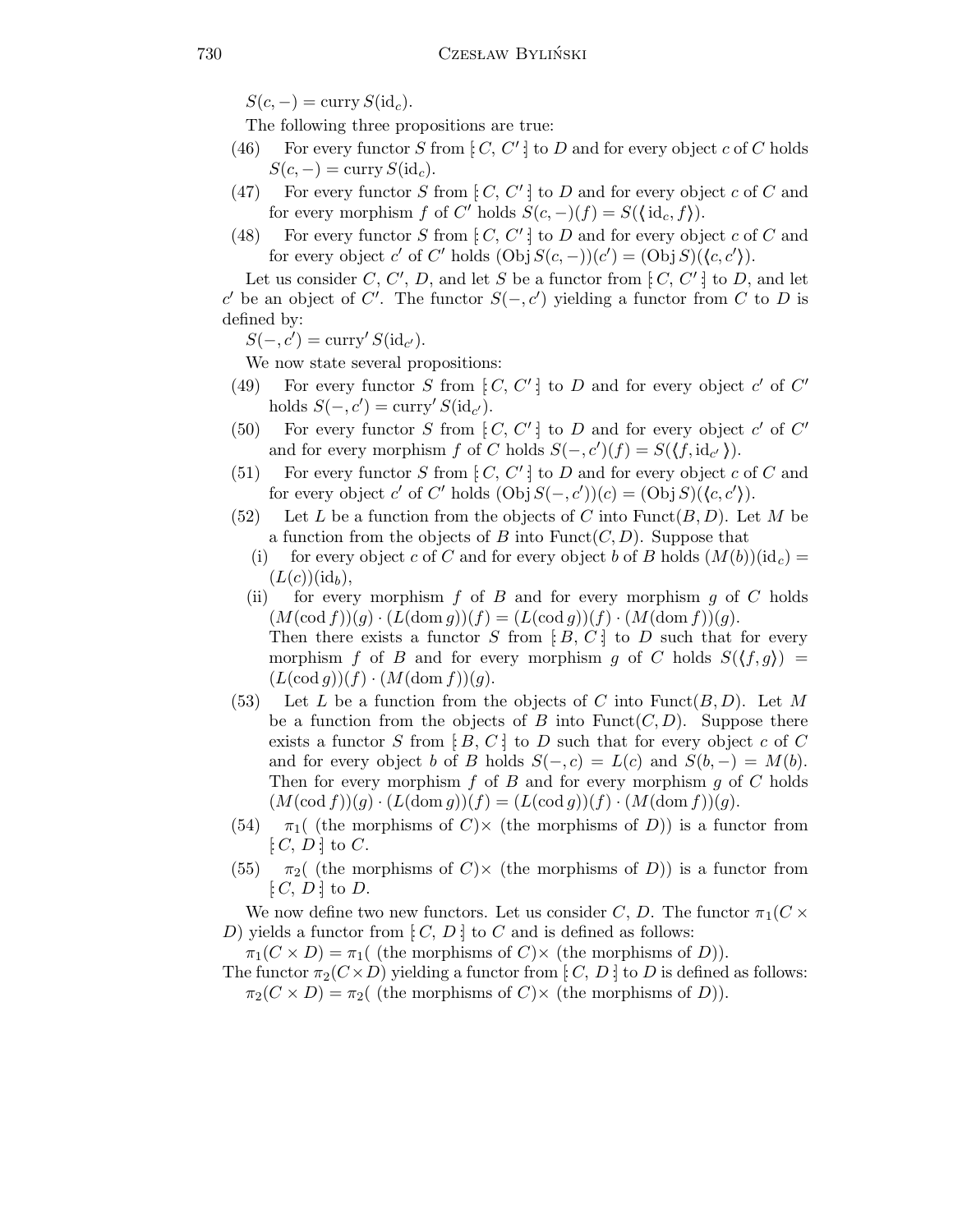One can prove the following propositions:

- (56)  $\pi_1(C \times D) = \pi_1$  (the morphisms of C) $\times$  (the morphisms of D)).
- (57)  $\pi_2(C \times D) = \pi_2$  (the morphisms of C) $\times$  (the morphisms of D)).
- (58) For every morphism f of C and for every morphism q of D holds  $\pi_1(C \times$  $D(\langle f, g \rangle) = f.$
- (59) For every object c of C and for every object d of D holds  $(\mathrm{Obj} \pi_1(C \times$  $(D))(\langle c, d \rangle) = c.$
- (60) For every morphism f of C and for every morphism g of D holds  $\pi_2(C\times$  $D)(\langle f, g \rangle) = g.$
- (61) For every object c of C and for every object d of D holds  $(\text{Obj}\,\pi_2(C \times$  $(D))(\langle c, d \rangle) = d.$
- (62) For every functor  $T$  from  $C$  to  $D$  and for every functor  $T'$  from  $C$  to D' holds  $\langle T, T' \rangle$  is a functor from C to  $[ D, D' ]$ .

Let us consider C, D, D', and let T be a functor from C to D, and let T' be a functor from C to D'. Then  $\langle T, T' \rangle$  is a functor from C to  $[D, D']$ .

One can prove the following propositions:

- (63) For every functor  $T$  from  $C$  to  $D$  and for every functor  $T'$  from  $C$  to  $D'$  and for every object c of C holds  $(\mathrm{Obj}\langle T,T'\rangle)(c) = \langle (\mathrm{Obj}\,T)(c),(\mathrm{Obj}\,T')(c)\rangle.$
- (64) For every functor T from C to D and for every functor  $T'$  from  $C'$  to D' holds  $[\tilde{T}, T'] = \langle T \cdot \pi_1(C \times C'), T' \cdot \pi_2(C \times C') \rangle$ .
- (65) For every functor  $T$  from  $C$  to  $D$  and for every functor  $T'$  from  $C'$  to D' holds  $[T, T']$  is a functor from  $[C, C']$  to  $[D, D']$ .

Let us consider  $C, C', D, D'$ , and let T be a functor from C to D, and let T' be a functor from  $C'$  to  $D'$ . Then  $[T, T']$  is a functor from  $[C, C']$  to  $[D, C']$  $D'$ .

One can prove the following proposition

(66) For every functor T from C to D and for every functor  $T'$  from  $C'$  to D' and for every object c of C and for every object c' of C' holds (Obj[T,  $T'$  :  $((c, c')) = ((Obj T)(c), (Obj T')(c')).$ 

## References

- [1] Grzegorz Bancerek. Curried and uncurried functions. Formalized Mathe $matics, 1(3):537-541, 1990.$
- [2] Czesław Byliński. Basic functions and operations on functions. Formalized Mathematics, 1(1):245–254, 1990.
- [3] Czesław Byliński. Functions and their basic properties. Formalized Mathematics,  $1(1):55-65$ , 1990.
- [4] Czesław Byliński. Functions from a set to a set. Formalized Mathematics,  $1(1):153-164, 1990.$